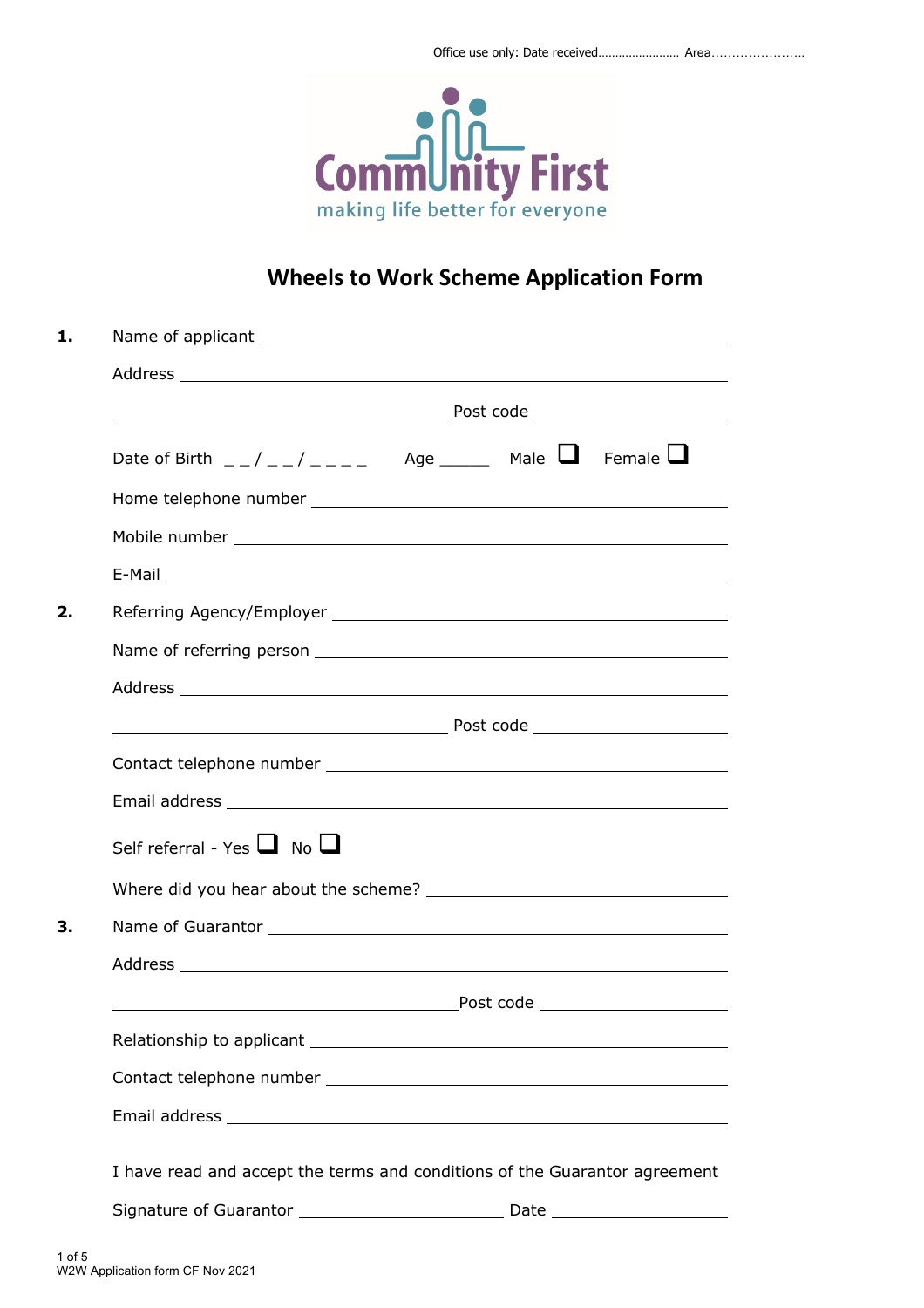| 4.                                                                         |                                                                                        |                                                                                                                   |  |  |  |
|----------------------------------------------------------------------------|----------------------------------------------------------------------------------------|-------------------------------------------------------------------------------------------------------------------|--|--|--|
| 5.                                                                         | Applicant's situation                                                                  |                                                                                                                   |  |  |  |
|                                                                            | Please indicate, by ticking the boxes below any of the following criteria that applies |                                                                                                                   |  |  |  |
|                                                                            | Lives in rural area<br>No suitable public transport*                                   | No private transport**<br>Need to find employment/attend interviews                                               |  |  |  |
|                                                                            | $\mathcal{L}_{\mathcal{A}}$<br>To access work based training                           | To access employment                                                                                              |  |  |  |
| *Please give details as to why the public transport is not suitable.       |                                                                                        |                                                                                                                   |  |  |  |
| **Is it possible for the hirer to obtain a lift from a friend / colleague? |                                                                                        |                                                                                                                   |  |  |  |
| 6.                                                                         | Place of employment/work based training/job centre _____________________________       |                                                                                                                   |  |  |  |
|                                                                            |                                                                                        |                                                                                                                   |  |  |  |
|                                                                            |                                                                                        |                                                                                                                   |  |  |  |
|                                                                            |                                                                                        | <b>Example 2016</b> Thomas Phone no <b>Example 2016</b> Phone no <b>Example 2016</b> Phone no <b>Example 2016</b> |  |  |  |
| 7.                                                                         |                                                                                        | Distance of journey from home to employment/training in miles/km _______________                                  |  |  |  |

**8.** How will the moped loan make a positive difference to your life?

**9.** Long term transport plans

The loan period is 3 or 6 months depending on circumstances. This may be extended to a maximum of one year at our discretion. During the loan period, users should be preparing alternative transport plans for when the scheme comes to an end. Please outline below your plans for future travel to work.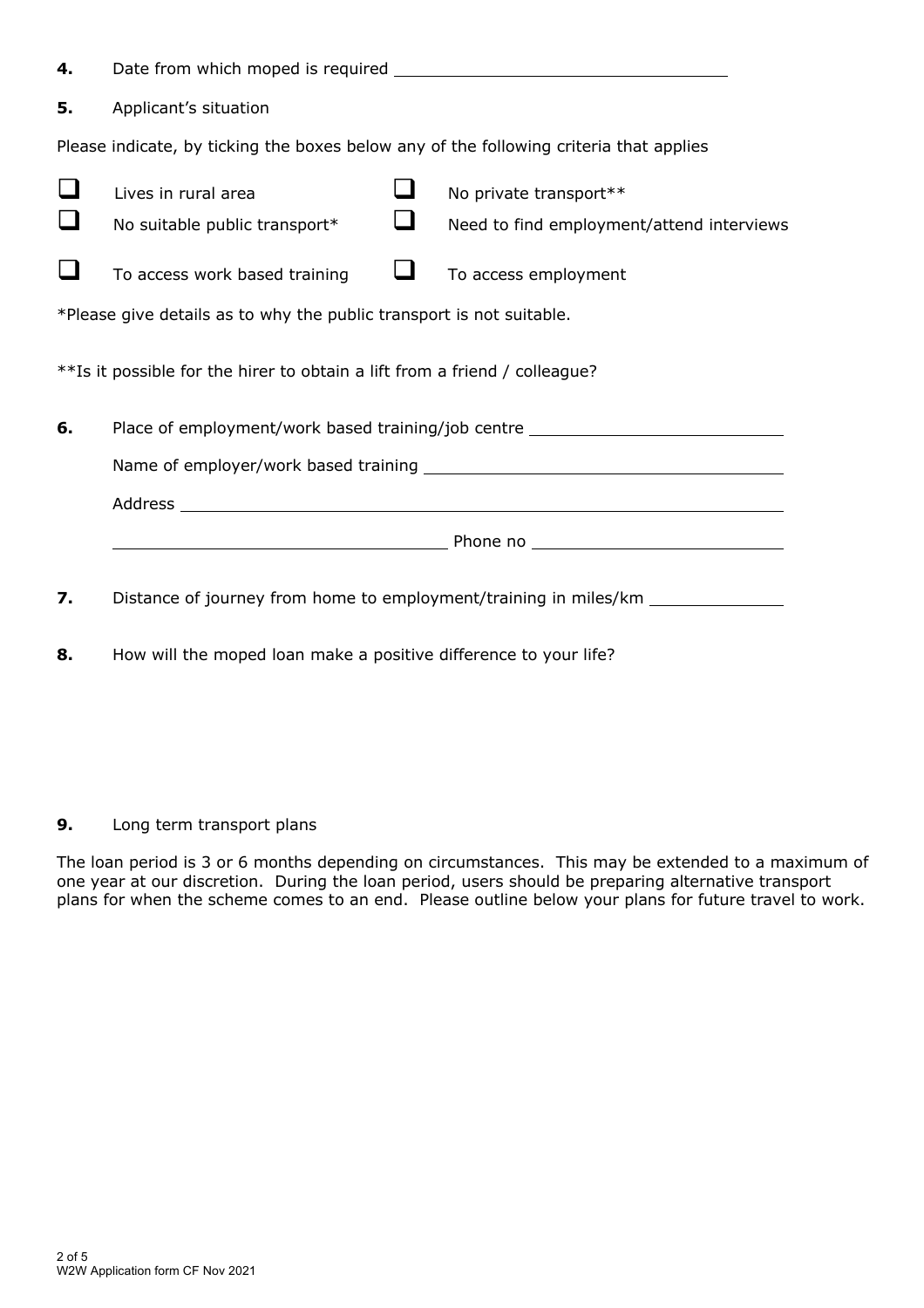**10.** Driving licence and Compulsory Basic Training (CBT).

Do you hold a full/provisional licence with motorcycle entitlement? Yes  $\Box$  No  $\Box$ *NB. You are responsible for providing your own licence which must be registered at your current address, and we are unable to proceed with your application without one.*

| Have you ever ridden a moped/motorcycle ? Yes $\Box$<br>$N0$ $\Box$ |  |  |
|---------------------------------------------------------------------|--|--|
|                                                                     |  |  |
|                                                                     |  |  |
| 11.<br>National Insurance Number                                    |  |  |

By providing CF with your driving licence and NI numbers you are giving us permission to check your driving licence status via the necessary agency for our insurance/hirer terms.

**12.** Eye sight Can you read a number plate from a distance of 20 meters? Yes  $\Box$  No  $\Box$ 

If you wear glasses or contact lenses to meet the above requirement, you must wear them every time you drive/ride. Your eye sight will be checked before the CBT takes place and if it is not satisfactory you will not be able to continue with the training.

The information given will be added to a computer system for the purposes of maintaining our Wheels to Work administration. **Please tick the boxes below to give your consent** on how we will communicate with you and use your personal information.

I give consent to my information being kept on Community First's (CF) system for administrative purposes.

I give consent to receiving emails, mail, social media posts containing information on Wheels to Work and updates.

I give consent for CF to share my personal data with external organisations, should it be necessary for the purposes of delivering this service to me.

### **Please return the completed form to:**

**Wheels to Work Community First Mead Court, Winsor Road, Cadnam SO40 2HR**

**Tel: 01425 205475**

**Email: mopedadmin@cfirstorg.uk for New Forest & Test Valley mopedloan@cfirst.org.uk for Winchester & East Hampshire**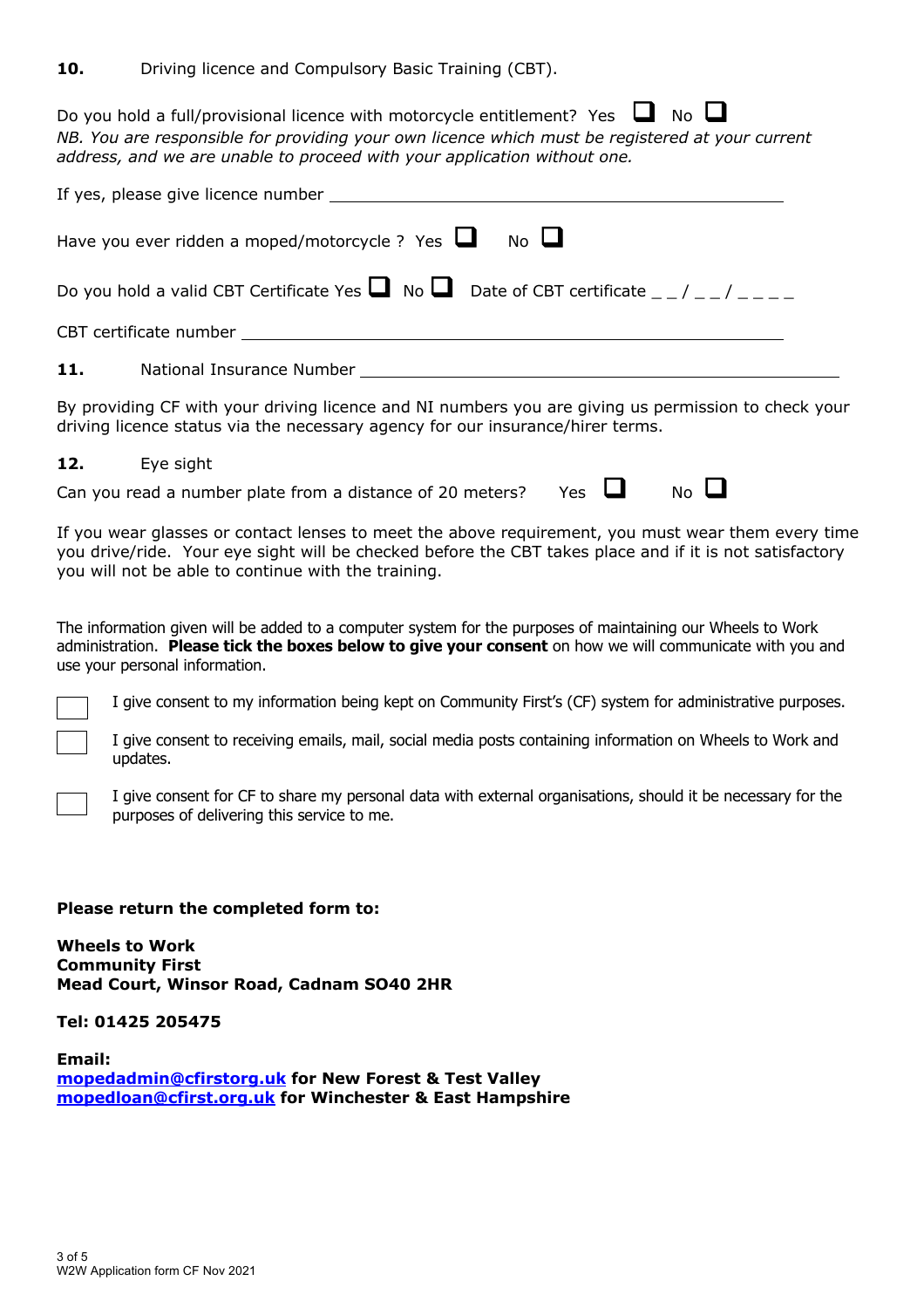# **Hampshire Wheels To Work Moped Loan Scheme**

## **Insurance Form**

In the event that the application is successful, Community First will make an application for fully comprehensive insurance on your behalf. The insurance premium will be paid for by the Moped Scheme, and any claims should be made via the Community First New Forest.

*Please note that you may be asked to make a contribution towards repair costs in the event of damage to the moped caused by negligence.*

| These questions will enable our insurance company to assess your eligibility for insurance - please indicate by<br>ticking boxes below:            | <b>Yes</b> | No. |
|----------------------------------------------------------------------------------------------------------------------------------------------------|------------|-----|
| Have you ever been involved in a motor accident or made a claim<br>against a motor insurer in the last five years?                                 |            |     |
| Have you been convicted of any motoring offences or had<br>a licence suspended in the past five years, or have any<br>prosecutions pending?        |            |     |
| Have you ever been convicted of any criminal offences?                                                                                             |            |     |
| Have you ever suffered from any physical or mental infirmity,<br>diabetes, heart condition, epilepsy, fits, hearing difficulties or head injuries? |            |     |
| Have you ever been refused, quoted an increased premium or had<br>special terms imposed by an insurance company?                                   |            |     |
| Have you been resident in the United Kingdom for less than three years?                                                                            |            |     |

**If the answer to any of the above is 'yes', it may not exclude you from the scheme, but you must give full details on the licence history form.**

**Your application will be subject to approval by the Insurance Company.**

### **IF ANY OF THE ABOVE CHANGES BEFORE OR DURING THE HIRE PERIOD, IT IS YOUR RESPONSIBILITY TO INFORM COMMUNITY FIRST IMMEDIATELY.**

I declare that to the best of my belief all the statements made above are true and complete and all other information I have given relating to my application for a moped loan is true, correct and complete and that I have not withheld any material fact which might influence an insurer in the acceptance of the risk. I understand that any misrepresentation or change in circumstances could result in the withdrawal of the moped loan.

Signed (applicant) Name (Print)

**Date** 

Return the completed form to Wheels to Work, Community First, Mead Court, Winsor Road, Cadnam SO40 2HR

I confirm that this form was completed with my assistance and that the applicant fully understood the form.

Signed (referring agent) Name (Print)

|  | me (Print) |  |  |
|--|------------|--|--|
|--|------------|--|--|